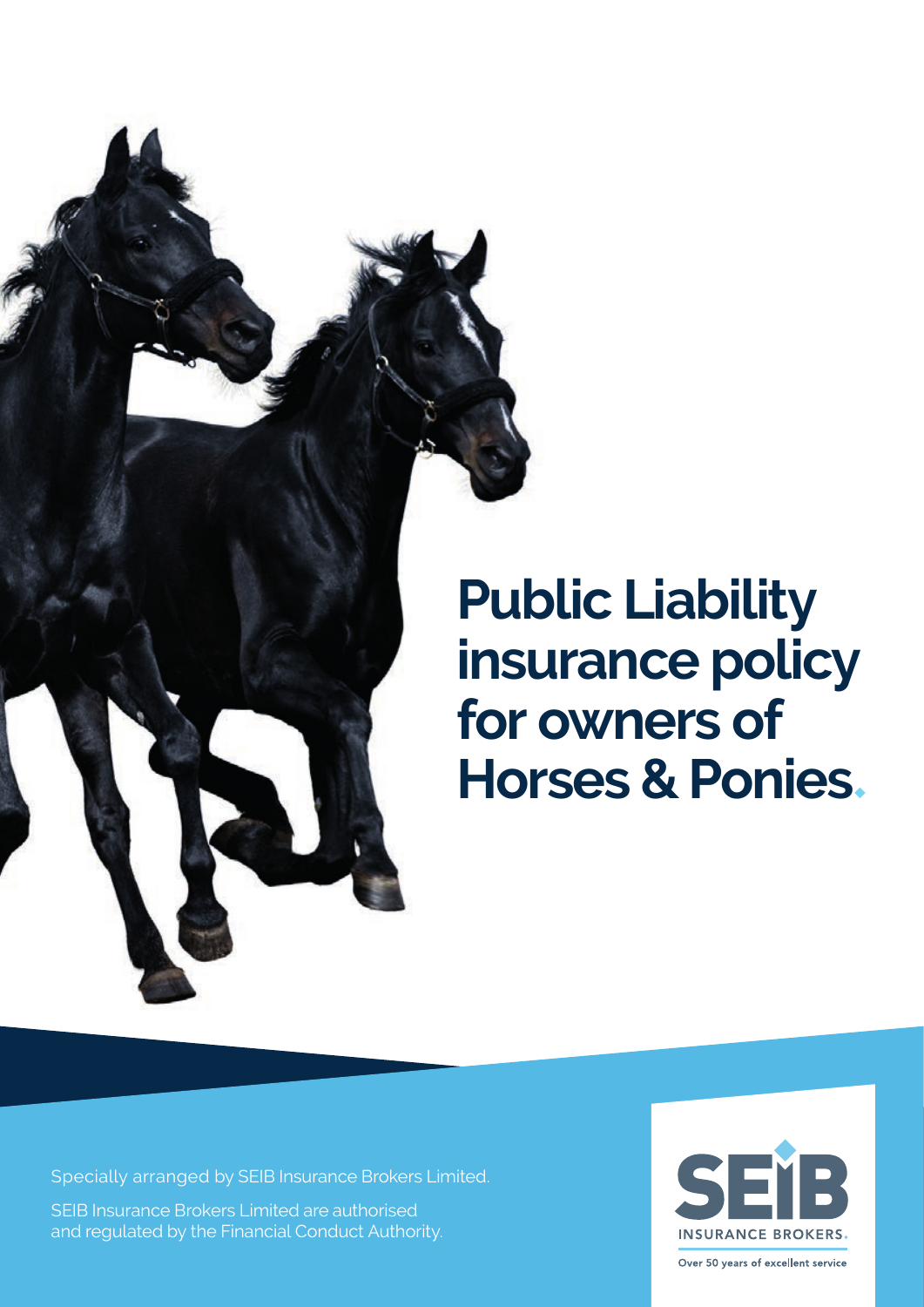## **IMPORTANT NOTICE TO THE INSURED:**

Please read this **Policy** carefully to ensure that it is in accordance with **Your** requirements and that **You** understand its terms and conditions. SEIB Insurance Brokers Limited should be contacted immediately if any correction is necessary.

It is understood and agreed that the **Company** may hold documents relating to this insurance and any claims under it in electronic form and may destroy the originals. An electronic copy of any such document will be admissible in evidence to the same extent as, and carry the same weight as, the original.

## **SEIB INSURANCE BROKERS LIMITED PUBLIC LIABILITY INSURANCE POLICY FOR OWNERS OF HORSES & PONIES**

### **SUMMARY OF CONTENTS**

| Page 3  | <b>Definitions</b>                                                    |
|---------|-----------------------------------------------------------------------|
| Page 5  | <b>General Conditions</b>                                             |
| Page 7  | <b>General Exclusions</b>                                             |
| Page 8  | Public Liability                                                      |
| Page 9  | <b>Exclusions</b>                                                     |
| Page 12 | <b>Special Conditions</b>                                             |
| Page 13 | UK Complaints Notice - Markel International Insurance Company Limited |
| Page 14 | Financial Services Compensation Scheme                                |
| Page 14 | Markel Data Privacy Notice                                            |
| Page 15 | Data Privacy Notice for SEIB Insurance Brokers Limited                |

The **Insured** named in the **Certificate of Insurance** having made a **Proposal** which shall be the basis of this contract and having paid the premium or agreed to pay the premium at the date of inception of this contract the **Company** agrees to provide the Insurance described in each Section (if stated in the **Certificate of Insurance** as being insured) subject to the terms and conditions and exclusions contained in this **Policy** and provided that the liability of the **Company** shall not exceed the relevant **Limit(s) of Indemnity** stated in the **Certificate of Insurance**.

The **Policy** and **Certificate of Insurance** and any specifications forming part of any Section shall be read together as one contract.

Unless agreed otherwise by The Company English law will apply to this **Policy**.

DATE April 2022 SIGNED J/Modleton.

FOR AND ON BEHALF OF THE COVER HOLDER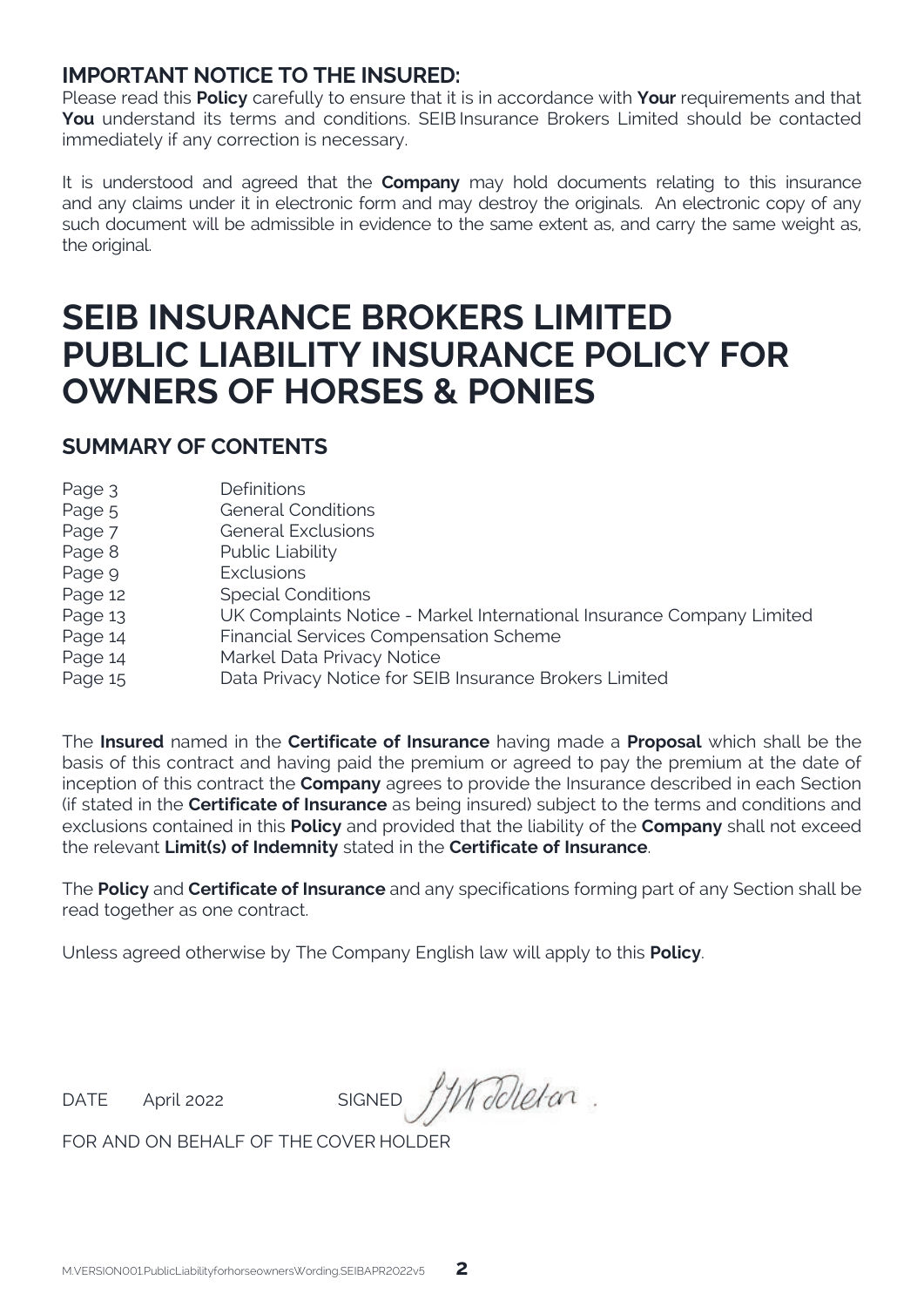## **DEFINITIONS**

These definitions shall apply to all sections of this **Policy** unless stated otherwise here and/or in the separate sections of the **Policy**.

For the purposes of this **Policy**:

| Activity                                 | 1.  | see use.                                                                                                                                                                                                                                                                                       |
|------------------------------------------|-----|------------------------------------------------------------------------------------------------------------------------------------------------------------------------------------------------------------------------------------------------------------------------------------------------|
| Certificate of<br><b>Insurance</b>       | 2.  | The document being part of Your Policy showing the Limit of Indemnity and<br>details of Your Horse, Horse Trailer and Horse Drawn Vehicle, and any extra<br>clauses, terms, warranties and exceptions that apply to Your Policy.                                                               |
| Company                                  | 3.  | shall mean Markel International Insurance Company Limited as defined in<br>General Condition 16.                                                                                                                                                                                               |
| Cover holder/<br><b>Insurance Broker</b> | 4.  | shall mean SEIB Insurance Brokers Ltd.                                                                                                                                                                                                                                                         |
| Damage                                   | 5.  | shall mean physical loss or damage to <b>Property</b> .                                                                                                                                                                                                                                        |
| Horse                                    | 6.  | shall mean any horse, pony, donkey, mule, ass or jennet specified in the<br>Certificate of Insurance.                                                                                                                                                                                          |
| <b>Horse Drawn</b><br>Vehicle            | 7.  | shall mean any Horse Drawn Vehicle specified in the Certificate of Insurance.                                                                                                                                                                                                                  |
| <b>Horse Trailer</b>                     | 8.  | shall mean any Horse Trailer specified in the Certificate of Insurance.                                                                                                                                                                                                                        |
| <b>Injury</b>                            | 9.  | shall mean bodily injury and includes death, illness and disease, excluding all<br>allegations of defamation and injury to feelings.                                                                                                                                                           |
| <b>Limit of Indemnity 10.</b>            |     | shall mean the limit (inclusive of costs and expenses) applicable to this section<br>of the Policy as stated in the Certificate of Insurance and is the maximum<br>amount payable by the <b>Company</b> in respect of any one claim and/or series of<br>claims arising from the same incident. |
| Period of Insurance 11.                  |     | shall mean the period specified in the <b>Certificate of Insurance</b> and/or any<br>other period agreed by the Company.                                                                                                                                                                       |
| Policy                                   | 14. | shall mean and include:                                                                                                                                                                                                                                                                        |
|                                          |     | All information provided to the <b>Company</b> as part of a proposal for issue/<br>(a)<br>renewal or amendment of the insurance as set out in this document.                                                                                                                                   |
|                                          |     | All terms, provisions, exclusions, conditions, sums insured, and limits of<br>(b)<br>indemnity as set out in this document.                                                                                                                                                                    |
|                                          |     | The <b>Certificate of Insurance</b> , notices and other documents as they arise.<br>$\rm (c)$                                                                                                                                                                                                  |
|                                          |     | (d) All endorsements issued and incorporated in this document.                                                                                                                                                                                                                                 |
| Property                                 | 12. | shall mean <b>Property</b> which is both physical and tangible.                                                                                                                                                                                                                                |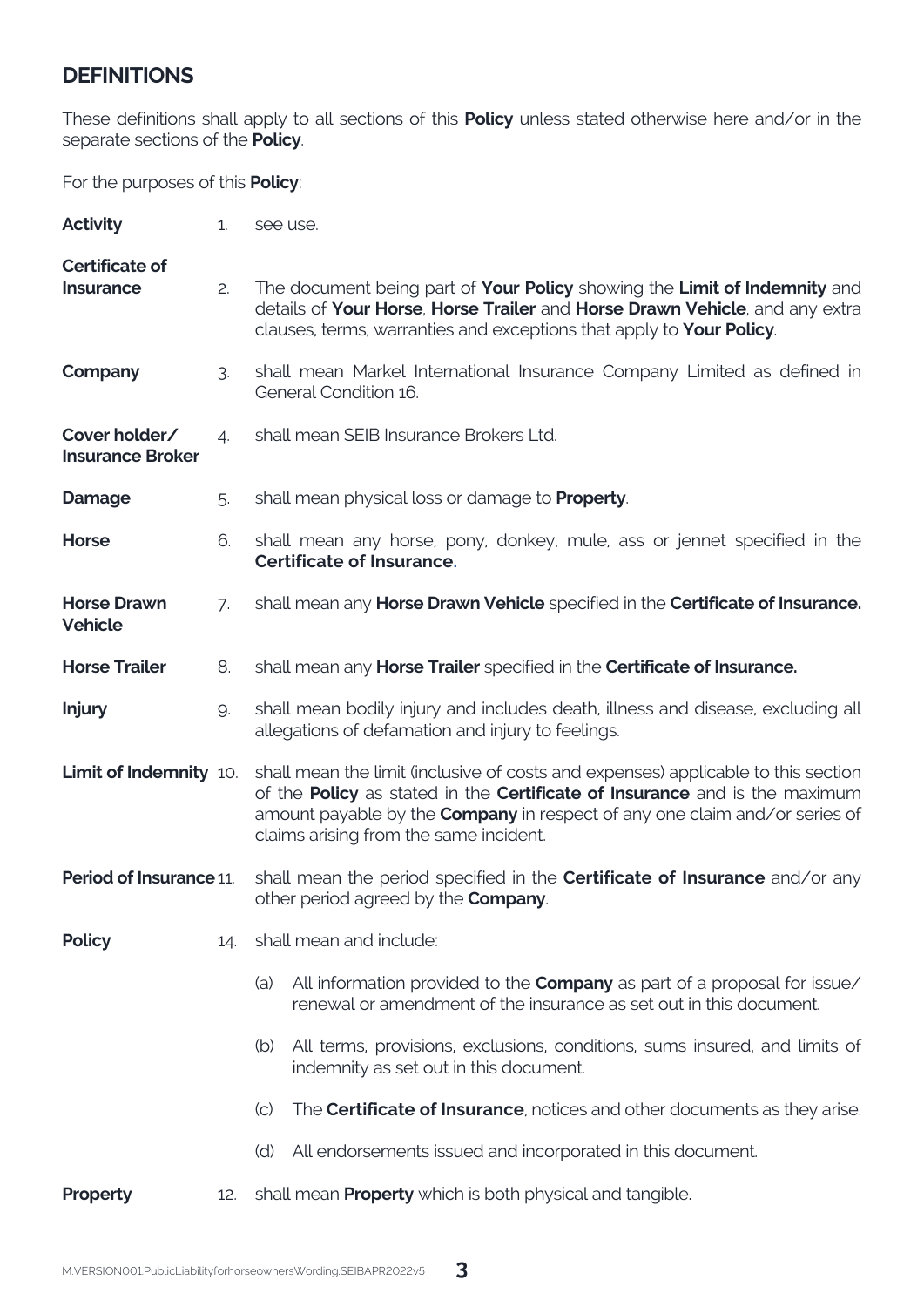| Proposal                  |  | 13. shall mean any signed proposal form, statement of facts or declaration and/<br>or any information in connection with this insurance supplied by or on behalf of<br>the <b>Insured</b> in addition thereto or in substitution therefore whether at the time<br>of acceptance or prior or subsequent thereto. |
|---------------------------|--|-----------------------------------------------------------------------------------------------------------------------------------------------------------------------------------------------------------------------------------------------------------------------------------------------------------------|
| <b>Territorial Limits</b> |  | 15. shall mean Great Britain, Northern Ireland, the Isle of Man and the Channel<br>Islands.                                                                                                                                                                                                                     |
| <b>Use</b>                |  | 16. shall mean the <b>Activity, Use</b> and purpose for which <b>You</b> keep <b>Your horse</b> and/<br>or <b>Horse Drawn Vehicle</b> for which <b>You</b> have insured them as noted in the<br>Certificate of Insurance.                                                                                       |
|                           |  | You/Your/Insured17. shall mean the individual named in the Certificate of Insurance.                                                                                                                                                                                                                            |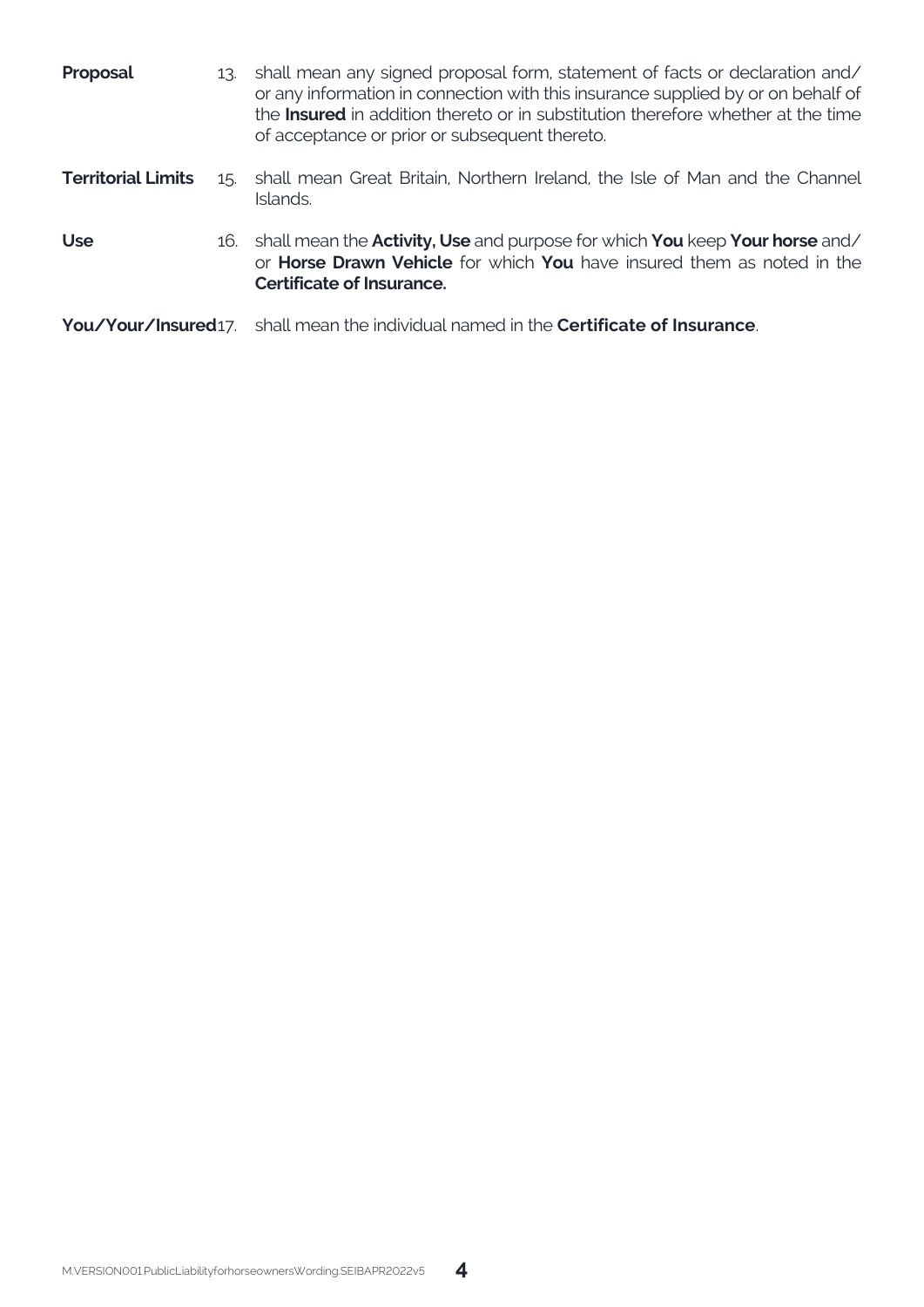## **GENERAL CONDITIONS APPLICABLE TO ALL SECTIONS (UNLESS STATED OTHERWISE)**

| Certificate of<br><b>Insurance</b><br>- incorporation | 1. | The <b>Certificate of Insurance</b> (which shall include any subsequent Renewal<br><b>Certificate of Insurance</b> ) and the Sections shall be deemed to be<br>incorporated in and form part of this <b>Policy</b> and the expression "this <b>Policy</b> "<br>wherever used in this Contract shall be read as including the said <b>Certificate</b><br>of Insurance and Sections.                                                                                                                                                                                                                                                                                                                                                                                                                                                                  |
|-------------------------------------------------------|----|-----------------------------------------------------------------------------------------------------------------------------------------------------------------------------------------------------------------------------------------------------------------------------------------------------------------------------------------------------------------------------------------------------------------------------------------------------------------------------------------------------------------------------------------------------------------------------------------------------------------------------------------------------------------------------------------------------------------------------------------------------------------------------------------------------------------------------------------------------|
| Limits of Liability                                   | 2. | The limit(s) of liability shall not be increased by any extension, endorsement<br>or amendment to this <b>Policy</b> unless the increase is specified in the extension,<br>endorsement or amendment.                                                                                                                                                                                                                                                                                                                                                                                                                                                                                                                                                                                                                                                |
| Compliance with<br><b>Conditions</b>                  | З. | The due observance and fulfilment of the terms and conditions of this<br><b>Policy</b> and of any endorsements hereto so far as they relate to anything to be<br>done or complied with by the Insured shall be a condition precedent to any<br>liability of the Company to make any payment under this Policy.                                                                                                                                                                                                                                                                                                                                                                                                                                                                                                                                      |
| <b>Misrepresentation</b> 4.                           |    | In the event of the <b>Company</b> being entitled at any time to avoid this <b>Policy</b> by<br>reason of any non-disclosure and/or misrepresentation by the Insured in the<br>Proposal for this Insurance the Company may at its election give notice to the<br>Insured that they regard this Policy as being in full force and effect, save that<br>there shall be excluded from the Indemnity afforded under the <b>Policy</b> any<br>claim which has or may arise and which is in any way related to the information<br>which should have been disclosed and/or the matters misrepresented to the<br>Company. The Policy shall then continue in full force and effect but shall be<br>deemed to exclude the particular claim or possible claim referred to in the<br>notice, as if this exclusion had been specifically endorsed on the Policy. |
| <b>Alteration</b>                                     | 5. | This <b>Policy</b> shall be avoided if there is any alteration:<br>in the Horse or Horse Drawn Vehicle or Horse Trailer as specified in the<br>5.1<br>Certificate of Insurance or in any other circumstances whereby the risk of<br>loss, destruction or damage is materially increased;<br>whereby the <b>Insured's</b> interest ceases except by will or operation<br>5.2<br>of law; or unless such alteration is agreed to in writing by the Company.                                                                                                                                                                                                                                                                                                                                                                                            |
| <b>Precautions</b>                                    | 6. | The <b>Insured</b> shall take all reasonable precautions:<br>to comply with all regulatory and other obligations imposed by authority<br>6.1<br>and:<br>6.2 to prevent any occurrence which may give rise to a claim under this <b>Policy</b> .                                                                                                                                                                                                                                                                                                                                                                                                                                                                                                                                                                                                     |
| Fraud                                                 | 7. | If a claim is fraudulent in any respect or if fraudulent means are used by the<br>Insured or by anyone acting on behalf of the Insured to obtain any benefit<br>under this <b>Policy</b> all benefit under this <b>Policy</b> shall be forfeited.                                                                                                                                                                                                                                                                                                                                                                                                                                                                                                                                                                                                   |
| <b>Other Insurance</b>                                | 8. | If the liability which is the subject matter of a claim under this <b>Policy</b> is more<br>specifically insured under any other insurance, the <b>Company</b> shall not be<br>liable under this Policy, except in respect of any excess beyond the maximum<br>amount which would be payable under such other insurance had this Policy not<br>been effected.                                                                                                                                                                                                                                                                                                                                                                                                                                                                                       |
| <b>Arbitration</b>                                    | 9. | If any dispute arises as to the amounts to be paid under this <b>Policy</b> (liability<br>having been admitted) the dispute will be referred to an arbitrator appointed by<br>the parties or in default of agreement between the parties by the President of<br>the Chartered Institute of Arbitrators.                                                                                                                                                                                                                                                                                                                                                                                                                                                                                                                                             |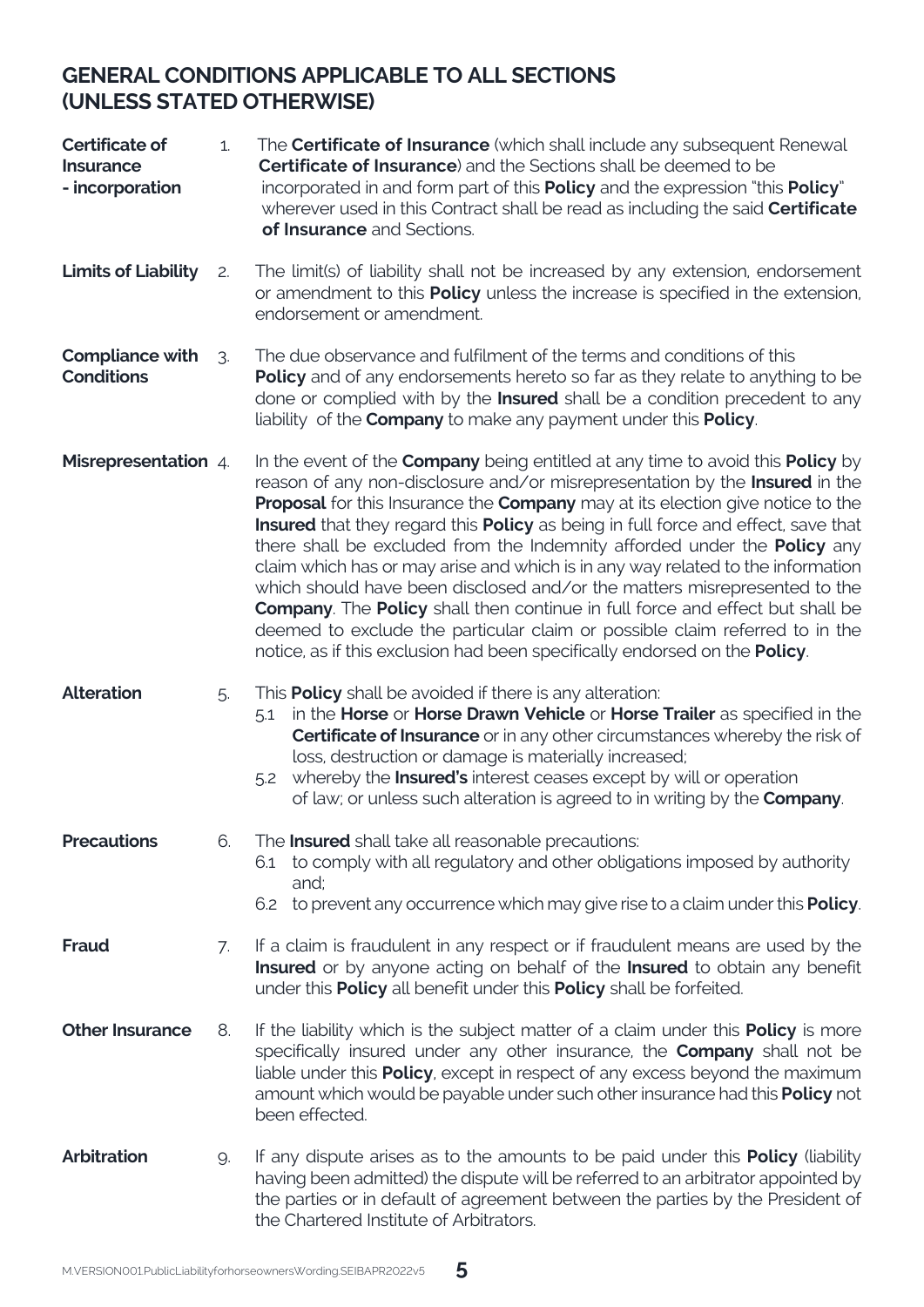| Cancellation                                      |     | 10. If You are not happy with this Policy, You can cancel Your Policy during the first<br>14 days from either:<br>the start date of the <b>Policy</b> or<br>a)<br>the date on which You receive Your Certificate of Insurance,<br>b)<br>whichever is later.<br>This period is called the 'Cooling off period.' If You chose to cancel the Policy<br>during this cooling off period, You will receive a refund of any premium paid<br>less an administration fee to cover the <b>Insurance Broker's</b> costs, providing<br>You have not made any claims during this period. If You have made a claim<br>during this period. You will not be entitled to a return of any premium and if<br>the premium is being paid in instalments, the entire premium will be payable<br>irrespective of Your choice to cancel the Policy. |
|---------------------------------------------------|-----|-----------------------------------------------------------------------------------------------------------------------------------------------------------------------------------------------------------------------------------------------------------------------------------------------------------------------------------------------------------------------------------------------------------------------------------------------------------------------------------------------------------------------------------------------------------------------------------------------------------------------------------------------------------------------------------------------------------------------------------------------------------------------------------------------------------------------------|
|                                                   |     | <b>You</b> may cancel this Policy at any time after the cooling off period by writing to<br>SEIB Insurance Brokers Limited expressing Your intention to cancel the Policy.<br>You will not however be entitled to a return of premium for the unexpired<br>portion of the Period of Insurance. The Insurance Broker may cancel this<br>Policy by sending You 14 days' notice by registered post or recorded delivery<br>at Your last known address. The Insurance Broker will not give You a refund of<br>the premium You have paid for the Period of Insurance after the cancellation<br>date.                                                                                                                                                                                                                             |
| Subrogation                                       | 11. | Any claimant under this <b>Policy</b> shall at the request and expense of the <b>Company</b><br>provide such information and co-operation as the <b>Company</b> may require and<br>shall take and permit to be taken all necessary steps for the enforcing of rights<br>against any other party in the name of the <b>Insured</b> before or after any payment<br>is made by the <b>Company</b> .                                                                                                                                                                                                                                                                                                                                                                                                                            |
| <b>Several Liability</b>                          | 12. | The subscribing Insurers' obligations under this <b>Policy</b> are several and not joint<br>and are limited solely to the extent of their individual subscriptions. The subscribing<br>Insurers are not responsible for the subscriptions of any co-subscribing Insurers<br>whatsoever.                                                                                                                                                                                                                                                                                                                                                                                                                                                                                                                                     |
| <b>Jurisdiction and</b><br><b>Disputes Clause</b> | 13. | Any dispute between the <b>Company</b> and the <b>Insured</b> (or anyone claiming<br>benefit under this <b>Policy</b> ) concerning this <b>Policy</b> , its validity or the interpretation<br>of the terms, conditions, limitations and/or exclusions contained will be<br>decided in accordance with the law of England and Wales, and the courts of<br>England and Wales will have exclusive jurisdiction.                                                                                                                                                                                                                                                                                                                                                                                                                |
| <b>Deductible clause 14.</b>                      |     | The <b>Insured</b> will bear the amount of any deductible stated in the <b>Certificate of</b><br>Insurance and any amount or amounts will be payable by the Insured before<br>the <b>Company</b> will be liable to make any payment.                                                                                                                                                                                                                                                                                                                                                                                                                                                                                                                                                                                        |
|                                                   |     | <b>Discharge of Liability 15.</b> The <b>Company</b> may at any time pay to the <b>Insured</b> the amount of the <b>Limit of</b><br><b>Indemnity</b> (after deduction of any sums already paid as damages) or any lesser<br>amount for which any claim may be settled and on payment the <b>Company</b> will<br>relinquish conduct and control of the claims except for recoverable expenses<br>of litigation. The <b>Company</b> will be under no further liability in connection with<br>these claims except for other costs and expenses incurred with its written<br>consent in respect of matters prior to the date of such payment.                                                                                                                                                                                   |
|                                                   |     | Identity of Insurers 16. Markel International Insurance Company Limited: Authorised by the Prudential<br>Regulation Authority and regulated by the Financial Conduct Authority and<br>the Prudential Regulation Authority (Financial Services Register No. 202570).<br>Registered Office: 20 Fenchurch Street, London EC3M 3AZ. Registered in<br>England and Wales. Company No. 00966670. www.markelinternational.com                                                                                                                                                                                                                                                                                                                                                                                                       |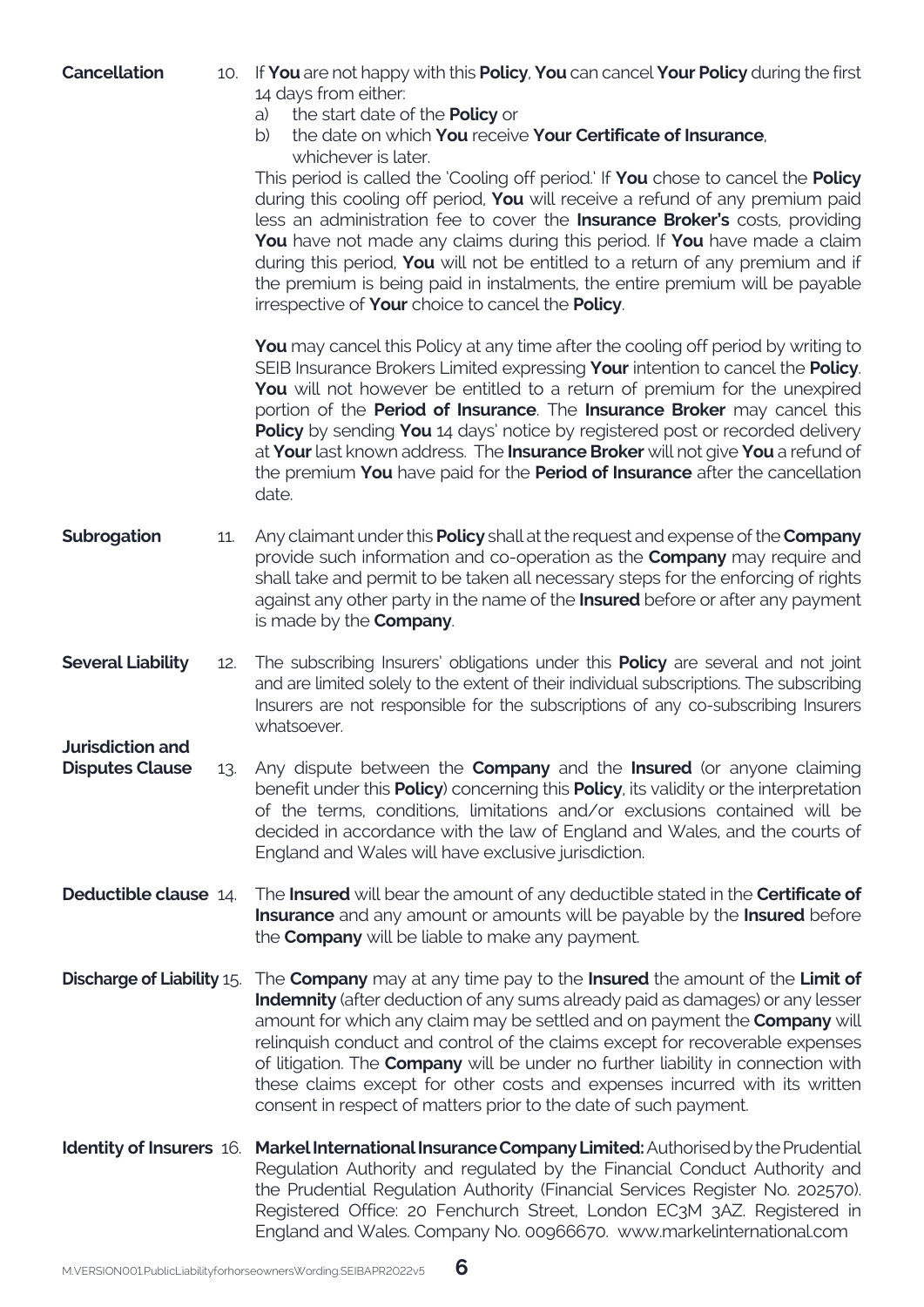## **GENERAL EXCLUSIONS**

#### **This Policy does not cover:**

- 
- **War** 1. Any liability, loss, destruction, **Damage**, consequential loss or **Injury** directly or indirectly occasioned by, happening through or in consequence of war, invasion, act of foreign enemy, hostilities (whether war be declared or not), civil war, rebellion, revolution, insurrection or military or usurped power, nationalisation, confiscation, requisition, seizure or destruction by the government or any public authority.

#### **Radioactive Contamination**

- 2. Loss or destruction of or **Damage** to any **Property** whatsoever or any loss or expense whatsoever resulting or arising therefrom or any consequential loss directly or indirectly caused by or contributed to by or arising from:
	- (i) ionising radiation or contamination by radioactivity from any nuclear fuel or from any nuclear waste from the combustion of nuclear fuel
	- (ii) the radioactive, toxic, explosive or other hazardous properties of any explosive nuclear assembly or nuclear component thereof
- **Excluded Activities**3. Any liability, loss, destruction, **Damage**, consequential loss or **Injury** directly or indirectly occasioned by any **Activity** that is not specified in the **Certificate of Insurance** or as defined under **Use** definition 12 of the **Policy**.
- **Sanctions** 4. Any benefit to the extent of providing cover, payment of any claim or the provision of any benefit where doing so would breach any sanction, prohibition or restriction imposed by law or regulation.
- **Cyber** 5. Any legal liability for loss, **Damage**, liability or expense caused by or contributed to by or arising from the use or operation, as a means for inflicting harm, of any computer, computer system, computer software programme, malicious code, computer virus or process or any other electronic system.

**7**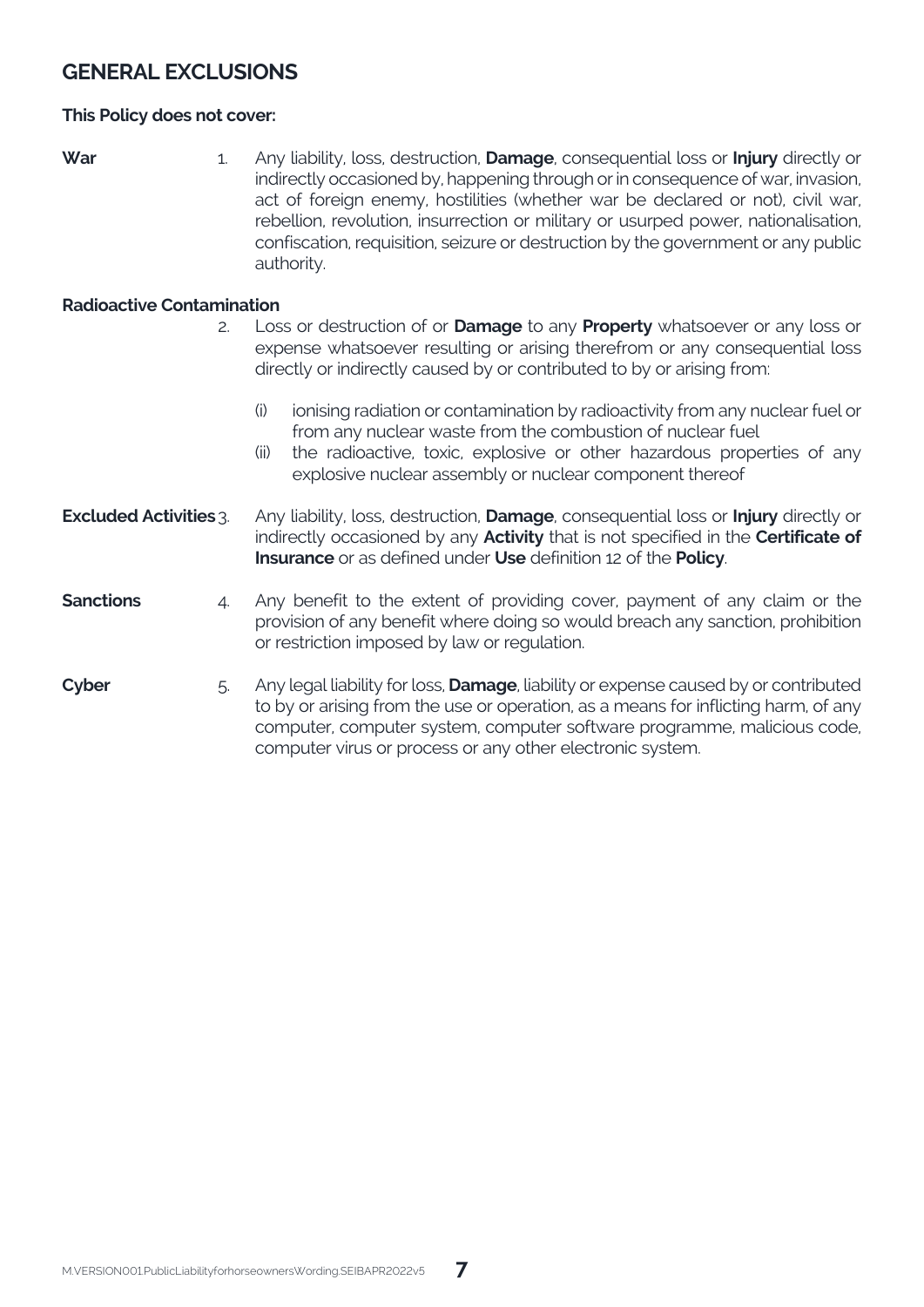## **PUBLIC LIABILITY**

The **Company** will indemnify the **Insured** for their legal liability as a **Horse** owner or use of **Horse Trailer** or **Horse Drawn Vehicle** whichever is specified in **Your Certificate of Insurance** up to the **Limit of Indemnity** for any accident or series of accidents, inclusive of all damages, costs and expenses in respect of:

- (a) Accidental **Injury** to any person except
	- i) that arising out of and in the course of his employment by the **Insured** under a contract of service or apprenticeship
	- ii) any member of the **Insured's** family
	- iii) any agent or licensee of the **Insured**
- (b) Accidental loss of or **Damage** to **Property** (Subject to exclusions below).
- (c) Interference with or loss of enjoyment of **Property** as a result of obstruction trespass or nuisance occurring within the **Territorial Limits**. In connection with the **Horse**, **Horse Trailer** or any **Horse Drawn Vehicle** specified in the **Certificate of Insurance** during the **Period of Insurance**.

Nothing contained in the above will be deemed to increase the **Limit of Indemnity** beyond the amount stated in the **Certificate of Insurance.**

- **EXTENSIONS** Unless stated the following Extensions are subject to the Terms and Conditions and Exceptions of this **Policy**.
- **1. Extended Indemnity** The **Company** will also indemnify subject to the terms and conditions of this **Policy**:

**8**

(a) **Personal Representatives**

In the event of the death of any individual entitled to an indemnity under this **Policy** in respect of any liability incurred, the Personal Representatives of any such person who themselves claim indemnity under this **Policy**;

#### (b) **Costs and Expenses**

All other costs and expenses incurred with its written consent in diminution of the **Limit of Indemnity**;

#### (c) **Indemnity to Other Persons**

Any person riding driving or leading the **Horse** as specified in the **Certificate of Insurance** on the **Insured's** order or with his permission. This insurance shall also provide idemnity to any person given permission by the **Insured** to use the **Horse Trailer** or **Horse Drawn Vehicle** as specified in the **Certificate of Insurance.**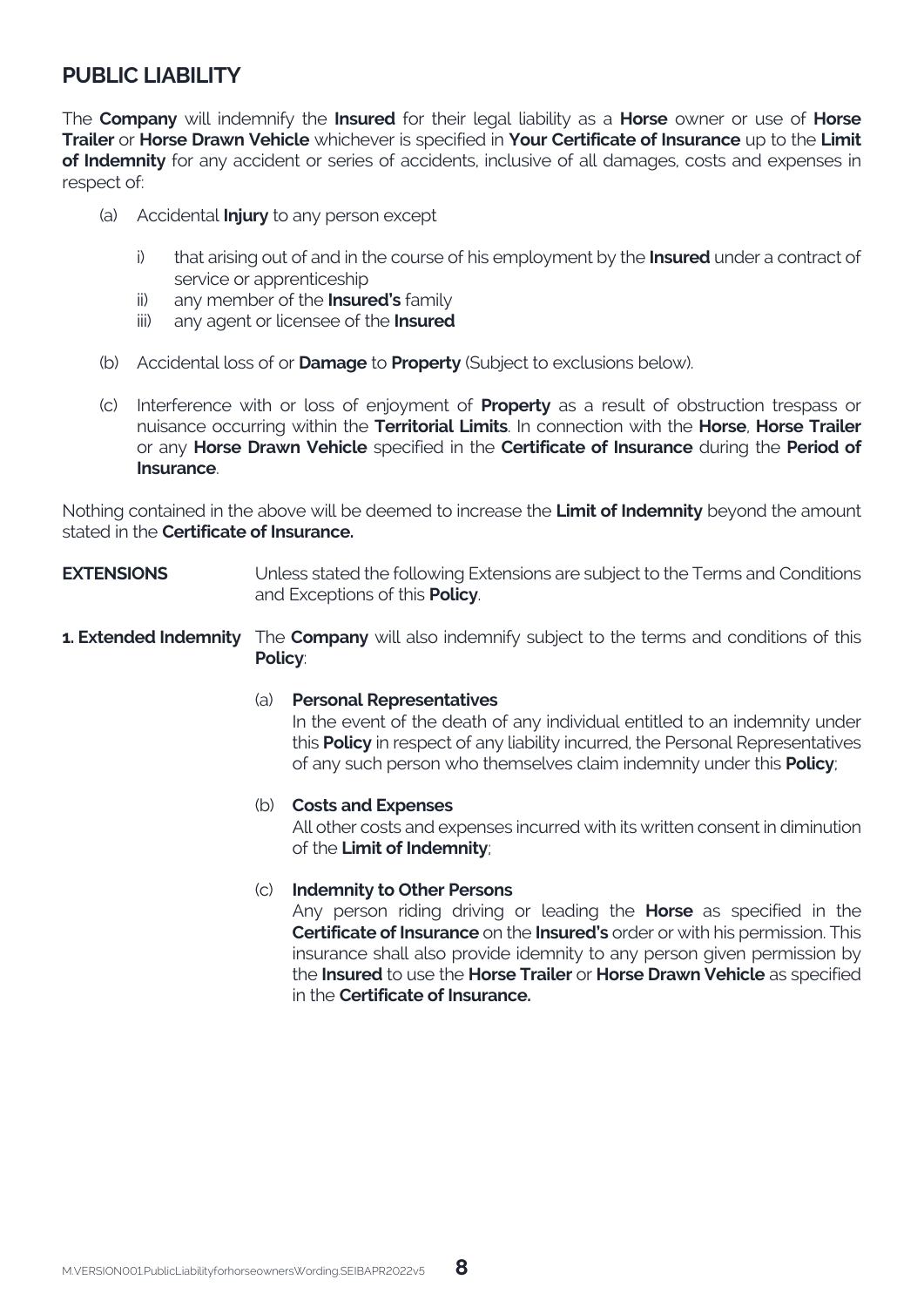## **EXCLUSIONS**

The **Company** will not indemnify the **Insured** under this section against:

**1. Contractual Liability** liability which attaches by virtue of a contract or agreement but, which would not have attached in the absence of a contract or agreement.

#### **2. Fines, Liquidated**  fines or liquidated damages or amounts under any penalty clause.

- **3. Employees** liability to any employee in respect of **Injury** arising out of and in the course of his employment by the **Insured** or to any other person indemnified under this **Policy**.
- **4. Custody or Control Damage** to
	- (i) **Property** belonging to the **Insured** or in the custody or under the control of the **Insured** or of any employee (other than personal **Property** belonging to visitors, directors, employees, partners of the **Insured**).
- **5. Deliberate Acts** liability caused by or arising from any deliberate act or omission by or on behalf of the **Insured** and which would reasonably have been expected by the **Insured** having regard to the nature and circumstances of the act or omission.
- **6. Vehicles** liability arising under the terms of the road traffic legislation.

#### **7. Advice, Professional Services**

liability caused by or arising from:

- (i) advice, design or specification given by or on behalf of the **Insured** for a fee
- (ii) professional services rendered by or on behalf of the **Insured**.
- **8. War** any consequence of war, invasion, act of foreign enemy hostilities (whether war be declared or not) civil war, rebellion, revolution, insurrection, or military or usurped power.
- **9. Radio Activity** any liability of whatsoever nature directly or indirectly caused or contributed to by or arising from:
	- (i) ionising radiations or contamination by radioactivity from any nuclear fuel or from any nuclear waste from the combustion of nuclear fuel
	- (ii) the radioactive toxic explosive or other hazardous properties of any explosive nuclear assembly or nuclear component thereof.

#### **10. Punitive or Exemplary**

**Damages** liability for any award of punitive or exemplary damages whether as fines, penalties, multiplication of compensatory awards of damages or in any other form whatsoever.

#### **11. USA/Canada** any liability to pay compensation arising out of a decision of any court made in accordance with the laws of the United States of America or Canada.

**9**

**12. Offshore** liability arising offshore.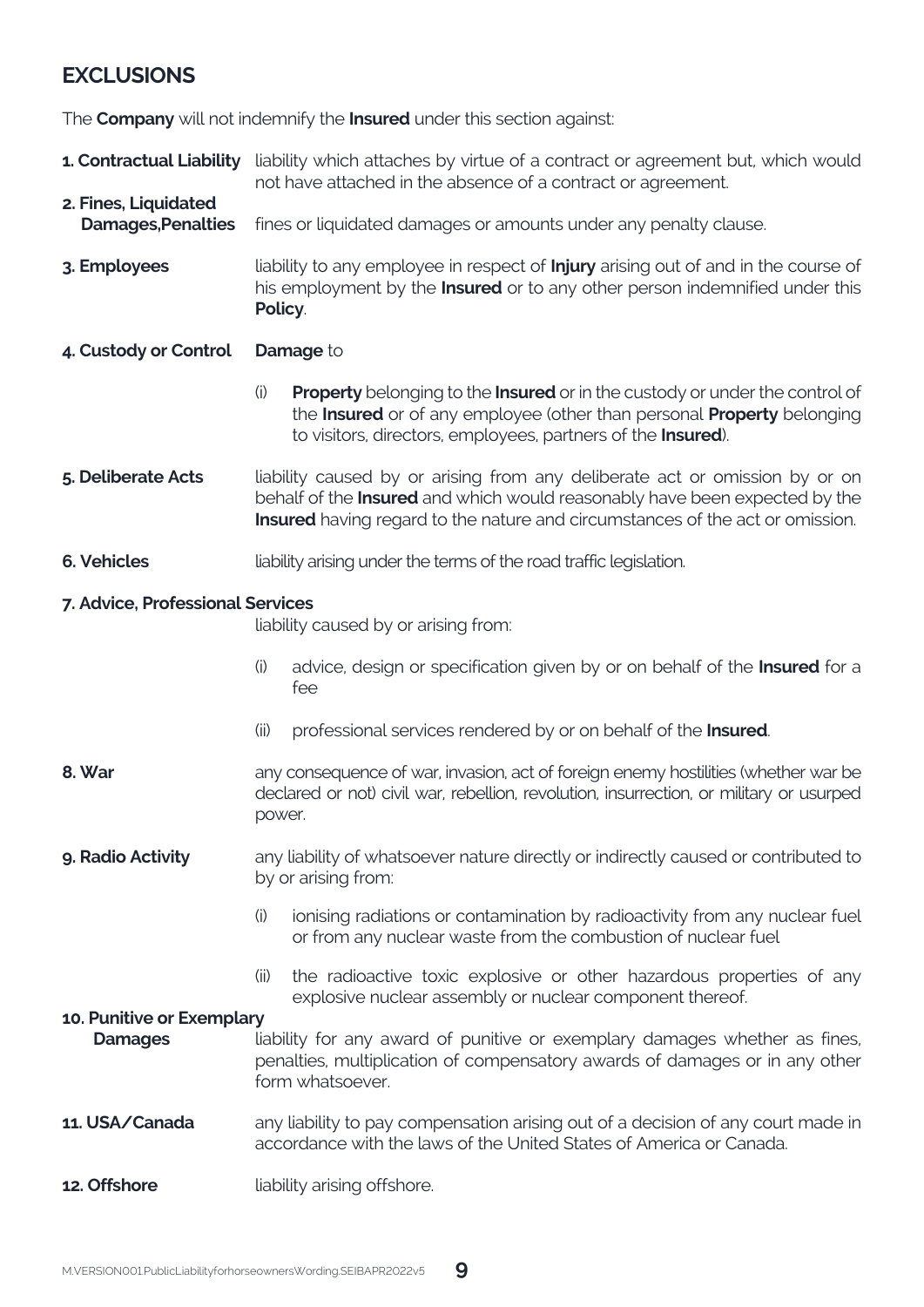#### **13. Gradual Environmental Impairment**

any liability for or consequent upon:

- **Injury** or **Damage** to **Property**, directly or indirectly arising out of the gradual discharge dispersal release or escape of pollutants;
- (ii) the cost of removing nullifying or cleaning up pollutants which have been gradually discharged dispersed released or escaped;
- (iii) fines penalties or exemplary damages arising directly or indirectly out of the gradual discharge dispersal release or escape of pollutants occurring anywhere in the world.
- **14. Terrorism** liability for all actual or alleged losses, liabilities, damages, injuries, defence costs or expense(s) directly or indirectly arising out of; contributed by, caused by, resulting from or in connection with any of the following regardless of any other cause or event contributing concurrently or in any other sequence of the loss:
	- a) war, invasion, acts of foreign enemies, hostilities or warlike operations (whether war be declared or not), civil war, mutiny, revolution, rebellion, insurrection, uprising, military or usurped power, confiscation by order of any public authority or government du jure or de facto, martial law; or
	- b) riots, strikes or civil commotion;
	- c) any act of terrorism.

For purposes of this exclusion, an act of terrorism means an activity that:

- i) involves a violent act or the unlawful use of force or an unlawful act dangerous to human life, tangible or intangible property or infrastructure, or a threat thereof; and
- ii) appears to be intended to:
	- I) intimidate or coerce a civilian population, or
	- II) disrupt any segment of the economy of a government de jure or de facto, state, or country, or
	- III) overthrow, influence, or affect the conduct or policy of any government de jure or de facto by intimidation or coercion; or
	- IV) affect the conduct or policy of any government de jure or de facto by mass destruction, assassination, kidnapping or hostage-taking.

This exclusion also excludes from coverage all actual or alleged losses, liabilities, damages, injuries, defence costs, costs or expenses directly or indirectly arising out of, contributed by, caused by, resulting from, or in connection with any action taken in controlling, preventing, suppressing, retaliating against, or respond to (a), (b) and or (c) above. If the **Company** allege that by reason of this exclusion any actual or alleged losses, liabilities, damages, injuries, defence costs, costs or expenses is not covered by this **Policy** the burden of proving the contrary shall be upon the **Insured**.

In the event of any portion of this endorsement is found to be invalid or unenforceable, the remainder shall remain in full force and effect.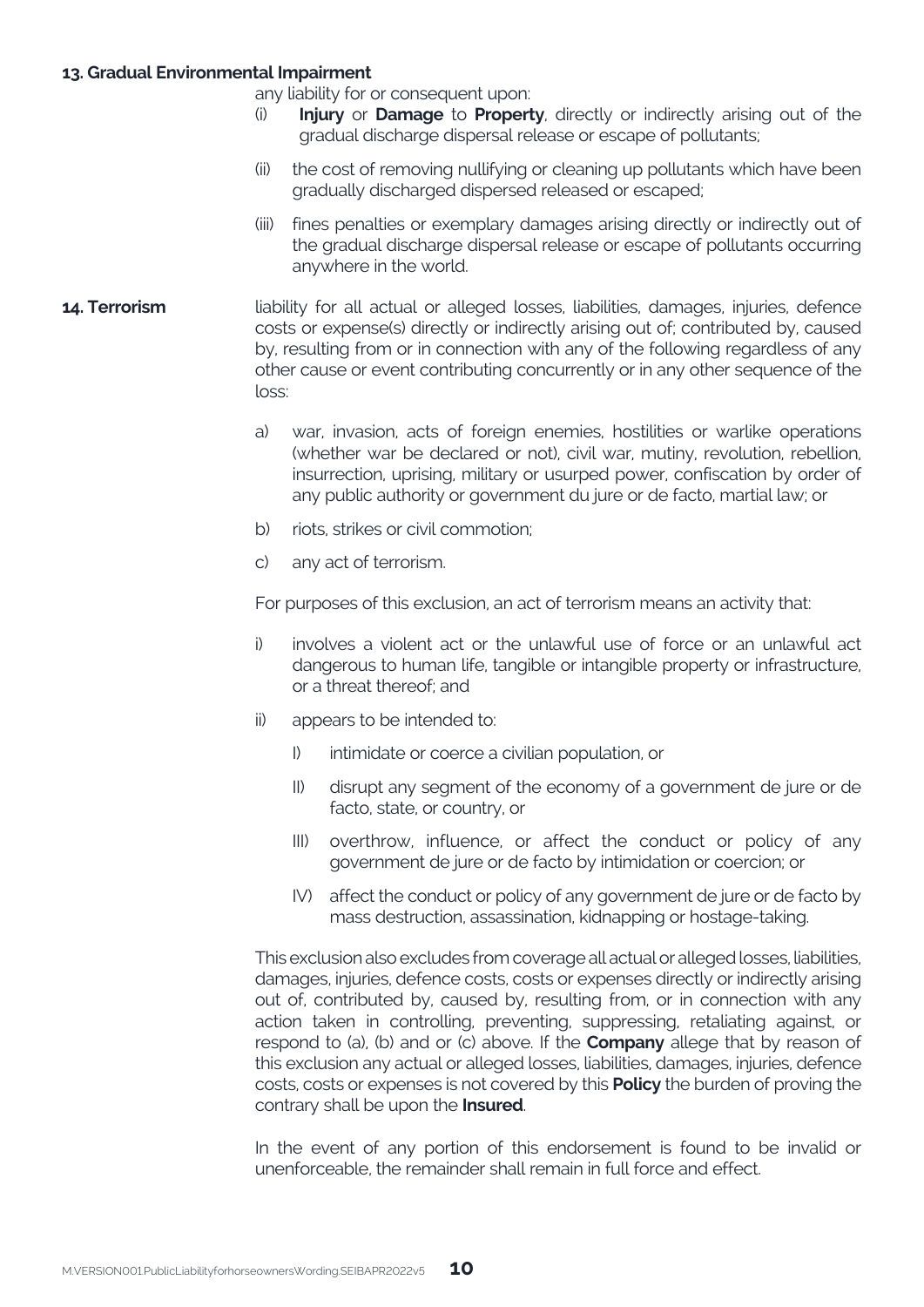#### **15. Walls, Fences, Gates, Crops**

 damage to any wall, fence, hedge, gate, land or crops arising out of the ownership or use by the **Insured** of the **Horse** as specified in the **Certificate of Insurance** unless caused by the straying or bolting of the **Horse** specified in the **Certificate of Insurance.**

- **16. Family Members** liability to any member of the **Insured's** Family in respect of **Injury** or **Damage** arising from the **Horse** or **Horse Drawn Vehicle** or **Horse Trailer** specified in the **Certificate of Insurance**. For purposes of this exclusion, Family shall mean Parent, Grand Parent, Partner, Spouse, child or grandchild, Siblings and their partners, spouses or children.
- **17. Protective Headgear Injury** to any person not wearing the headgear that meets current British Safety Standards whilst riding, including mounting and dismounting the **Horse** specified in the **Certificate of Insurance**.
- **18. Hire & Reward** the carrying on of any trade business or profession or use of the **Horse** or **Horse Drawn Vehicle** or **Horse Trailer** as specified in the **Certificate of Insurance** for hire or reward (other than stud fees).
- **19. Asbestos Clause** Underwriters will not indemnify the **Insured** in respect of any liability arising from the manufacture mining processing distribution testing remediation removal storage disposal sales use or exposure to asbestos or materials or products containing asbestos whether or not there is another cause of loss which may have contributed concurrently or in consequence of a loss.

#### **20. Fungus, Mould and Mildew**

The underwriters shall not indemnify the **Insured** under this Section against

- 1 Damages direct or consequential , on account of "bodily injury", "property damage", "personal or advertising injury", or "medical payments" arising out of , resulting from, caused by, contributed to, or in any way related to any fungus of any kind whatsoever, including but not limited to mildew, mould, spore(s) or allergens: or
- 2 Any costs or expenses associated, in any way, with the abatement , mitigation, remediation, containment, detoxification, neutralization, monitoring, removal, disposal, or any obligation to investigate or assess the presence or effects of any fungus of any kind whatsoever, including but not limited to mildew, mould, spore(s) or allergens: or
- 3 Any obligation or duty to defend any actions on account of "bodily injury", "property damage", "personal or advertising injury", or "medical payments" arising out of , resulting from, or in any way related to any fungus of any kind whatsoever, including but not limited to mildew, mould, spore(s) or allergens.

#### **21. Component Building Material**

Exception – The underwriters shall not indemnify the **Insured** under this Section in respect of **Injury**, loss, **Damage**, cost or expense of whatsoever nature directly or indirectly caused by, resulting from or in connection with any component building material that must be removed, encapsulated, or otherwise abated because its presence or release is a hazard to human health.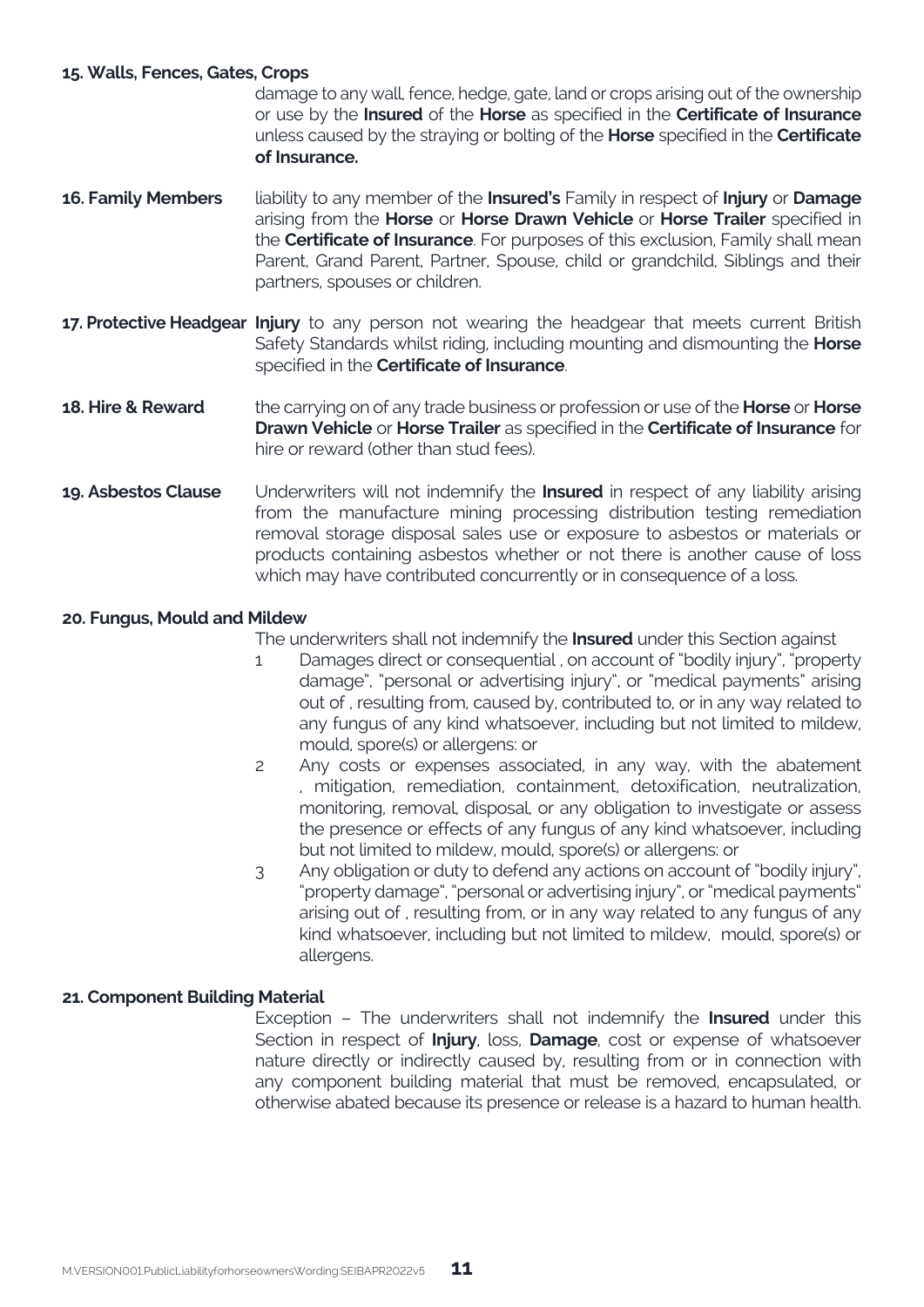## **SPECIAL CONDITIONS**

- **Limit of Indemnity** The liability of the **Company** for all damages in respect of any one claim or series of claims arising from one occurrence shall not exceed the **Limit of Indemnity** as specified in the **Certificate of Insurance**.
- **Claims Procedures** In the event of a claim or an occurrence likely to give rise to a claim under this **Policy You** must notify SEIB Insurance Brokers Limited Claims Department (in accordance with the Claims Conditions below) by calling 01708 850 000, writing to Claims Department, South Essex House, North Road, South Ockendon, Essex RM15 5BE or emailing claims@seib.co.uk. In the event of an accident involving Personal **Injury** please ensure **You** make all endeavours to obtain written statements from the injured person(s) (where appropriate) at the time of the event.
- **Claims Conditions** In the event of a claim or an occurrence likely to give rise to a claim under this Section
	- 1. The **Insured** and/or person claiming to be indemnified must:
		- a) Notify the **Coverholder** in writing within 14 days giving full particulars of all occurrences detailing if a formal claim has been intimated;
		- b) Notify the **Coverholder** in writing immediately once the **Insured** has knowledge of any impending prosecution inquest or fatal accident inquiry in connection with any occurrence for which there may be liability under this **Policy**;
		- c) Forward to the **Coverholder** immediately on receipt, every letter, claim, writ, summons or process;
		- d) Give all information, documented records and assistance as the **Company** may require, to comply with litigation procedures and disclosure of documents.
	- 2. The **Company** will be entitled to have the sole conduct and control of all claims and legal proceedings.
	- 3. The **Insured** and or person claiming to be indemnified under the **Policy** will not negotiate, admit liability or make promise or payment in respect of any claim or occurrence without the written consent of the **Company**.
	- 4. The **Company** will be entitled to prosecute in the name of the **Insured** and/or person claiming to be indemnified but for the **Company's** benefit any claim for damages or indemnity.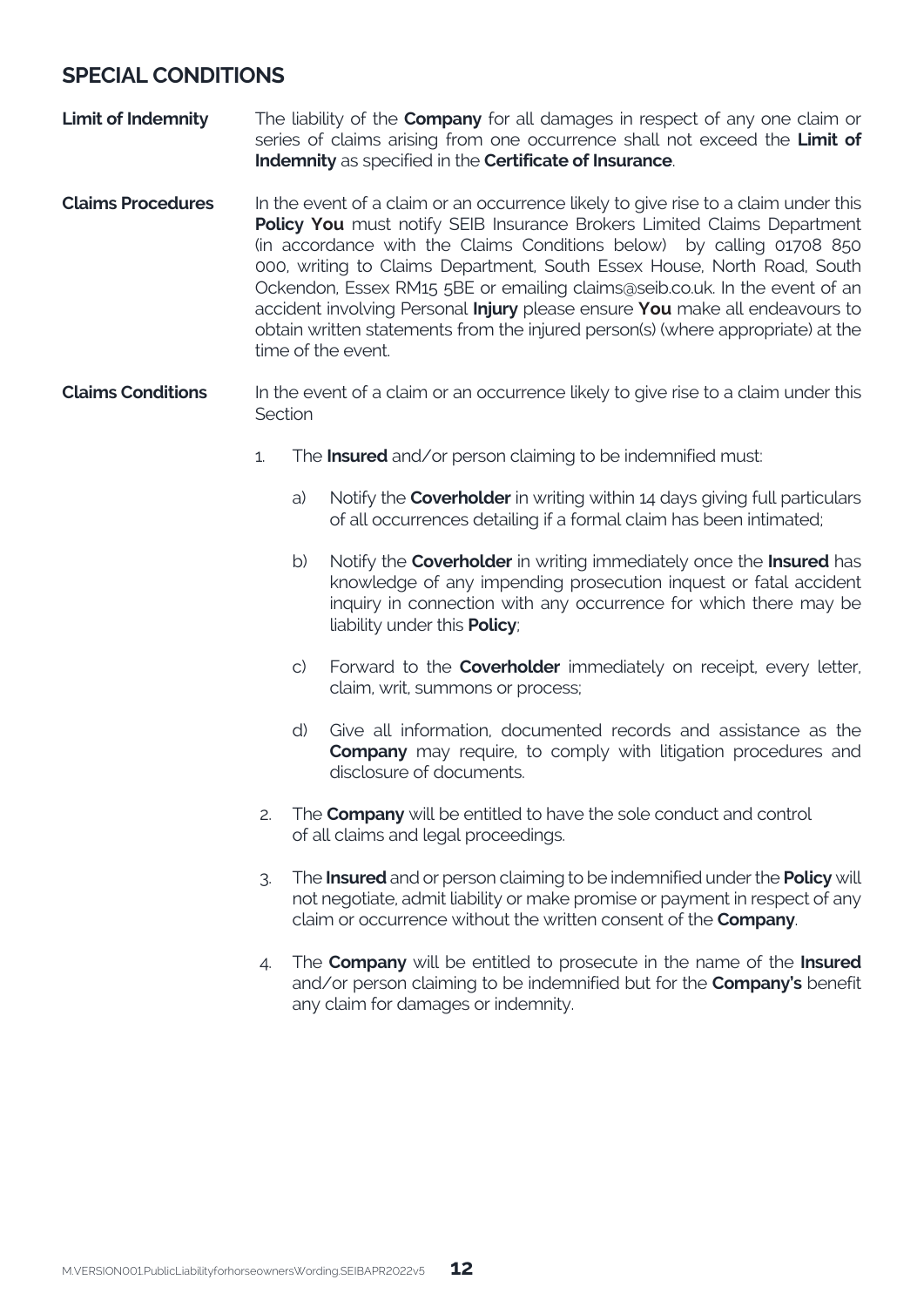## **UK COMPLAINTS NOTICE – MARKEL INTERNATIONAL INSURANCE COMPANY LIMITED**

Markel is committed to providing a high quality and professional service and to maintain fair outcomes for our customers. If **You** are dissatisfied or have any complaints about **Your** policy or the handling of a claim **You** should, in the first instance, contact Legal, Regulatory & Compliance on the following contact details:

By telephone: +44 (0)20 7953 6020

By email: complaints@markel.com

By writing to: Legal, Regulatory & Compliance Markel International Insurance Company Limited 20 Fenchurch Street London **England** EC3M 3AZ

The aim of this procedure is to settle the complaint fairly and as quickly as possible. We will use our best endeavours to comply with the timeframes set out below.

A complaint received by Markel International Insurance Company Ltd (whether by letter, facsimile, e-mail, telephone conversation or other oral representation) will be allocated to an appropriate person to carry out an independent review of the justification of the complaint.

- Complaints will be acknowledged in writing no later than five business days after receipt. That acknowledgement will include the name of the person who will be reviewing the complaint and a copy of this Complaint Procedure.
- We will try to resolve a complaint within four weeks and give a written final response, or send an interim response explaining why we are not yet in a position to resolve matters.
- By the end of eight weeks following receipt of a complaint, a final response will be issued or a further interim response giving an indication as to when a final response can be expected.
- When we issue our final response we will include a copy of a leaflet published by Financial Ombudsman Service ("FOS").

The FOS operates a dispute resolution facility for consumers, micro-enterprises, small businesses, small charities and trustees. An eligible Complainant has up to six months to register a complaint with the FOS if the outcome was not to their satisfaction. If **You** do not refer **Your** complaint in time, the Ombudsman may not have our permission to consider the complaint and will only be able to do so in very limited circumstances. For example if the Ombudsman believes that the delay was as a result of exceptional circumstances.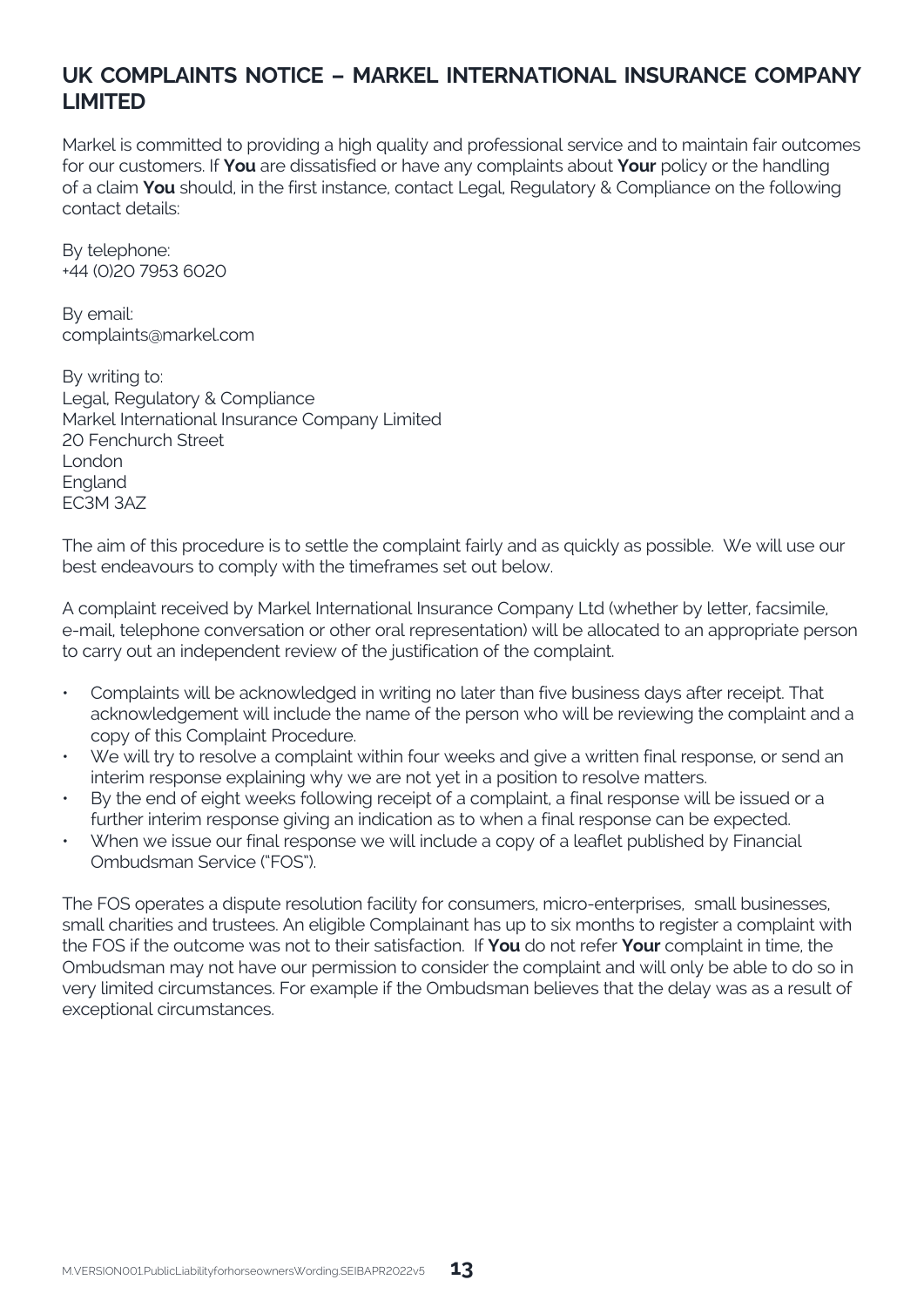## **FINANCIAL SERVICES COMPENSATION SCHEME**

The **Company** are covered by the Financial Services Compensation Scheme. **You** may be entitled to compensation from the Scheme if the **Company** are unable to meet their obligations under this **Policy**. If **You** were entitled to compensation under the Scheme, the level and extent of the compensation would depend on the nature of this **Policy**.

Financial Services Compensation Scheme PO Box 300 Mitcheldean GL17 1DY Telephone: 0800 678 1100 or 020 7741 4100 Email: enquiries@fscs.org.uk www.fscs.org.uk.

## **MARKEL DATA PRIVACY NOTICE**

**Your** insurance cover includes cover for individuals who are either insureds or beneficiaries under the policy (individual insureds). We collect and use relevant information about individual insureds to provide **You** with **Your** insurance cover and to meet our legal obligations. This information includes individual insureds' details such as their name and address [and may include more sensitive details such as information about their health and criminal convictions]. We will process individual insureds' details, as well as any other personal information **You** provide to us in respect of **Your** insurance cover, in accordance with our full Markel privacy notice, a copy of which is available online at www.markeluk.com/privacy-statement or on request.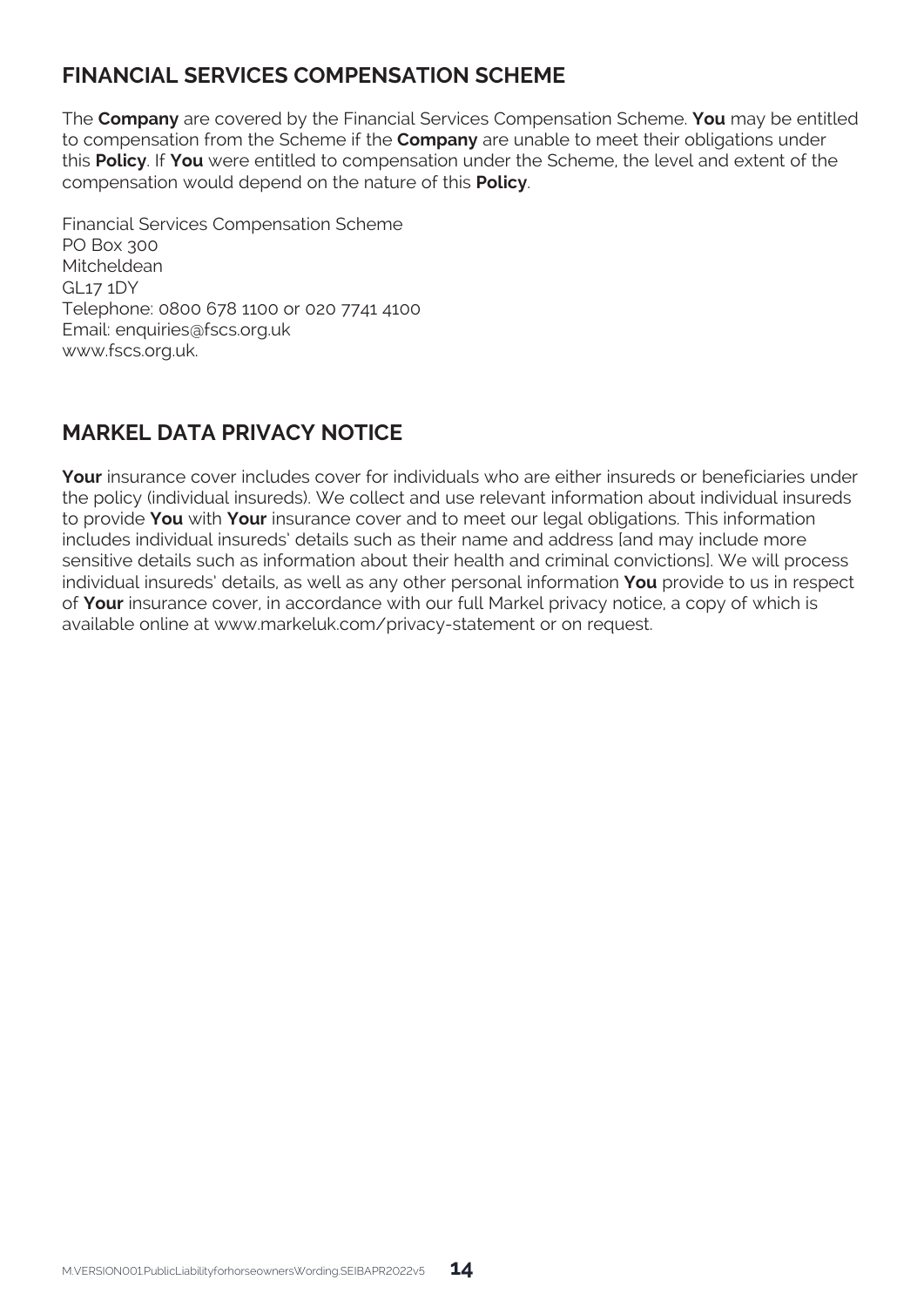## **DATA PRIVACY NOTICE FOR SEIB INSURANCE BROKERS LIMITED**

Your privacy is important to us. We will process **Your** personal data in accordance with data protection laws.

SEIB Insurance Brokers Ltd ("we", "us" "our") is the data controller in respect of any personal data which **You** provide to us or which we hold about **You** and any personal data which is processed in connection with the services we provide to **You**.

Where **You** provide us with personal data about a person other than yourself (such as a dependent or named person under a policy), **You** must inform them that **You** are providing their personal data to us and will refer them to this notice.

To provide our insurance related services, we will collect and process **Your** personal data such as **Your** name, contact details, financial information and any information which is relevant to the insurance policy we are providing. In order to provide **Your** insurance policy or when making a claim, we may also need to collect or process 'special categories of personal data' such as information relating to **Your** health or criminal convictions or information which is likely to reveal **Your** religious beliefs.

We process **Your** personal data for the purposes of offering and carrying out insurance related services to **You** or to an organisation or other persons which **You** represent. **Your** personal data is also used for business purposes such as fraud prevention, business management, systems development and carrying out statistical and strategic analysis.

Providing our services will involve sharing **Your** personal data with, and obtaining information about **You** from, our group companies and third parties such as brokers, loss adjusters, credit reference agencies, fraud prevention agencies, our service providers and professional advisors or business partners and our regulators.

In some circumstances we may transfer **Your** personal data to countries outside of the European Economic Area. We will put appropriate safeguards in place to ensure that **Your** personal data is protected.

We may market our services to **You** or provide **Your** personal data to our related companies or business partners for marketing purposes. **You** can opt out of marketing communications at any time by clicking on the link at the bottom of any email or by contacting us.

#### **Fraud Prevention**

We need to carry out fraud, and anti-money laundering checks, and this will involve sharing **Your** personal data (such as **Your** name, contact details and financial information) with credit reference and fraud prevention organisations

such as the Claims and Underwriting Exchange. If **You** make a claim, we will share **Your** personal data (to the extent necessary) with other companies including other insurers and anti-fraud organisations to prevent fraud. For the

purposes of deciding whether to accept and pay a claim or any part of it, we may appoint loss adjusters or external investigation services to act on our behalf.

If false or inaccurate information is provided and fraud is identified, **Your** personal data will be passed to fraud prevention agencies including Claims and Underwriting Exchange, and the Insurance Fraud Register, run by the Insurance Fraud Bureau. Law enforcement agencies may access and use this information.

Please note that when carrying out any fraud prevention activities, we may need to process **Your** special categories of data such as criminal offence information and share it with fraud prevention agencies.

#### **Further Information**

For further information on how **Your** personal data is used and **Your** rights in relation to **Your** personal data please refer to our Privacy Policy at http://www.seib.co.uk/about-us/privacypolicy or contact our Data Protection Officer at South Essex House, North Road, South Ockendon, Essex RM15 5BE or on 01708 850000 or email dataprotection@seib.co.uk.